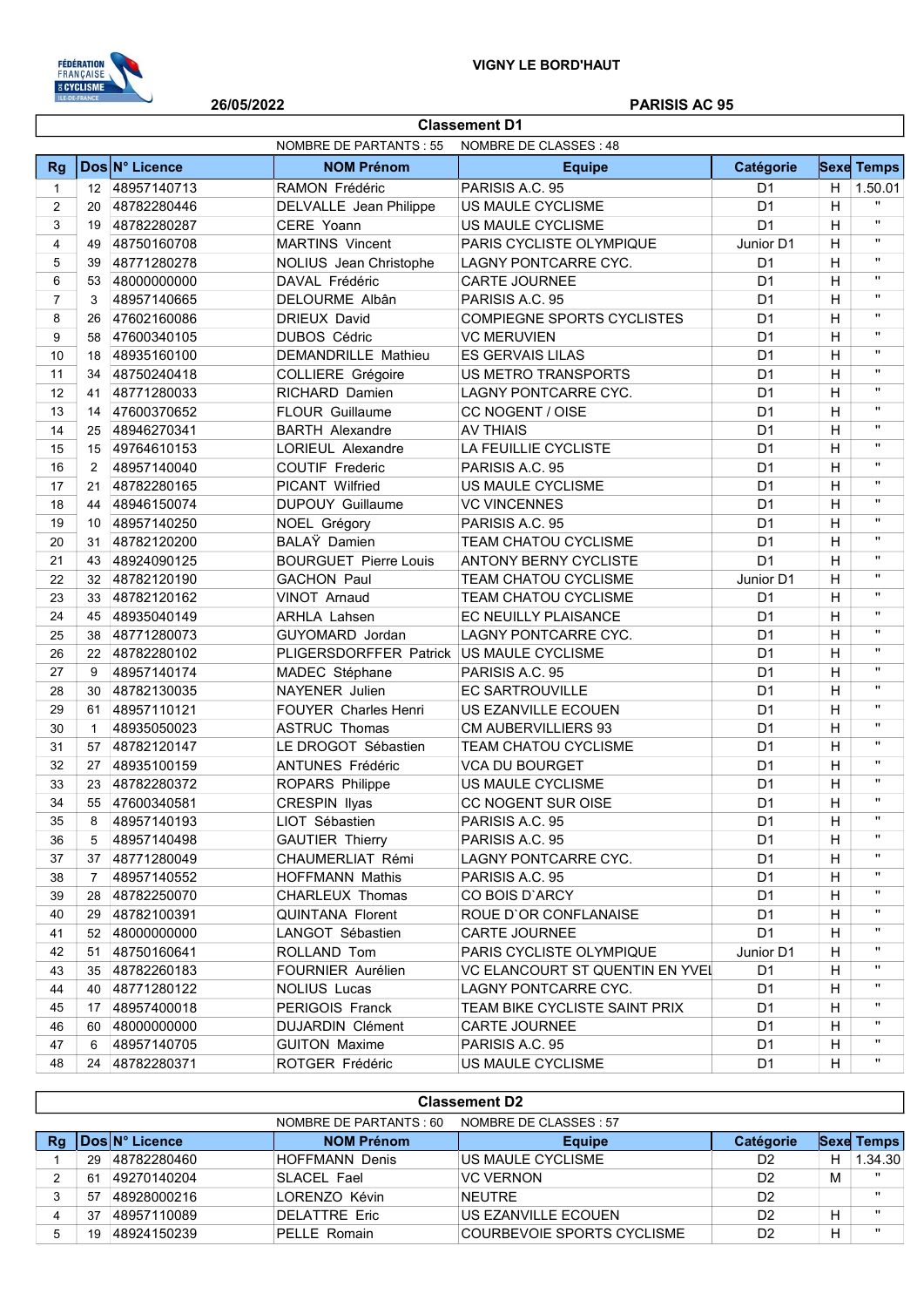| 6              | 21             | 48782120187    | <b>BURDIN Hugo</b>      | <b>TEAM CHATOU CYCLISME</b>   | D <sub>2</sub>        | H                         | $\mathbf{u}$       |
|----------------|----------------|----------------|-------------------------|-------------------------------|-----------------------|---------------------------|--------------------|
| $\overline{7}$ | 33             | 48782280415    | ROCHETTE Xavier         | US MAULE CYCLISME             | D <sub>2</sub>        | H                         | $\mathbf{u}$       |
| 8              | 65             | 48000000000    | LAVAUD Romuald          | <b>CARTE JOURNEE</b>          | D <sub>2</sub>        | M                         | $\mathbf{H}$       |
| 9              | 14             | 48957400016    | LOTH Stephane           | TEAM BIKE CYCLISTE SAINT PRIX | D <sub>2</sub>        | H                         | $\mathbf{u}$       |
| 10             | 4              | 48957140008    | <b>HERNAULT Loïc</b>    | PARISIS A.C. 95               | D <sub>2</sub>        | H                         | $\mathbf{H}$       |
| 11             | 46             | 48935040161    | <b>DENIS Steve</b>      | EC NEUILLY PLAISANCE          | D <sub>2</sub>        | H                         | $\mathbf{u}$       |
| 12             | 44             | 48957280043    | <b>LANDRY Romuald</b>   | <b>AC MARINES</b>             | D <sub>2</sub>        | H                         | $\mathbf{u}$       |
| 13             | 28             | 48957070045    | <b>LECAT Vincent</b>    | AS HERBLAY                    | D <sub>2</sub>        | H                         | $\mathbf{u}$       |
| 14             | 22             | 48782120212    | <b>DIMEVSKI Predrag</b> | TEAM CHATOU CYCLISME          | D <sub>2</sub>        | H                         | $\mathbf{u}$       |
| 15             | 55             | 48000000000    | RODRIGUES Olivier       | <b>CARTE JOURNEE</b>          | D <sub>2</sub>        | H                         | $\mathbf{H}$       |
| 16             | 60             | 47600370649    | BADOSA Grégory          | CC NOGENT SUR OISE            | D <sub>2</sub>        | M                         | $\pmb{\mathsf{H}}$ |
| 17             | 17             | 48957400023    | TATARD Jean François    | TEAM BIKE CYCLISTE SAINT PRIX | D <sub>2</sub>        | H                         | $\pmb{\mathsf{H}}$ |
| 18             | 9              | 48957100157    | AUTHOUART Frédéric      | AC VAL D'OISE                 | D <sub>2</sub>        | H                         | $\pmb{\mathsf{H}}$ |
| 19             | 16             | 48957400001    | ROUSSEL Laurent         | TEAM BIKE CYCLISTE SAINT PRIX | D <sub>2</sub>        | H                         | $\mathbf{u}$       |
| 20             | 6              | 48957140210    | <b>SANCHEZ Gilles</b>   | PARISIS A.C. 95               | D <sub>2</sub>        | H                         | $\mathbf{u}$       |
| 21             | 15             | 48957400024    | <b>MEUNIER Nicolas</b>  | TEAM BIKE CYCLISTE SAINT PRIX | D <sub>2</sub>        | H                         | $\mathbf{u}$       |
| 22             | 45             | 48935040160    | <b>DENIS Kevin</b>      | EC NEUILLY PLAISANCE          | D <sub>2</sub>        | H                         | $\mathbf{u}$       |
| 23             | 49             | 48750160830    | D'AGOSTINO Frédéric     | PARIS CYCLISTE OLYMPIQUE      | D <sub>2</sub>        | Н                         | $\mathbf{H}$       |
| 24             | 63             | 48782120168    | UGO Simone              | TEAM CHATOU CYCLISME          | D <sub>2</sub>        | M                         | $\mathbf{u}$       |
| 25             | 59             | 48782100384    | LE DANTEC Gwennig       | ROUE D'OR CONFLANAISE         | 2ème Catégorie        | D                         | $\mathbf{u}$       |
| 26             | 40             | 48957170107    | <b>MARTEAU Charles</b>  | <b>ES PERSANAISE</b>          | D <sub>2</sub>        | H                         | $\mathbf{u}$       |
| 27             | 30             | 48782280294    | <b>LEGAL Mathieu</b>    | US MAULE CYCLISME             | D <sub>2</sub>        | Н                         | $\mathbf{u}$       |
| 28             | 39             | 48957170305    | <b>DUVIVIER Lucas</b>   | <b>ES PERSANAISE</b>          | Junior D <sub>2</sub> | H                         | $\pmb{\mathsf{H}}$ |
| 29             | 25             | 48957130316    | <b>SECOND Laurent</b>   | A. SOISY ENGHIEN LA BARRE     | D <sub>2</sub>        | Н                         | $\mathbf{u}$       |
| 30             | 52             | 48000000000    | SOARES Bruno            | <b>CARTE JOURNEE</b>          | D <sub>2</sub>        | $\overline{H}$            | $\mathbf{H}$       |
| 31             | 53             | 48000000000    | <b>BOMY Arnaud</b>      | <b>CARTE JOURNEE</b>          | D <sub>2</sub>        | H                         | $\mathbf{u}$       |
| 32             | 35             | 48782210213    | <b>DUVAL Didier</b>     | EC DU HOUDANAIS               | D <sub>2</sub>        | Н                         | $\mathbf{u}$       |
| 33             | 26             | 49761640192    | <b>DEMARES</b> Damien   | <b>VC CATENAY</b>             | Junior D2             | $\overline{H}$            | $\mathbf{u}$       |
| 34             | 56             | 48782430343    | SIMON Antoine           | EC VERNOUILLET V.T.           | D <sub>2</sub>        | M                         | $\pmb{\mathsf{H}}$ |
| 35             | 3              | 48957140042    | COUTIF Sylvain          | PARISIS A.C. 95               | D <sub>2</sub>        | н                         | $\mathbf{u}$       |
| 36             | 54             | 48750310053    | POULIZAC Mathieu        | SPRINTER CLUB FEMININ         | D <sub>2</sub>        | н                         | $\mathbf{H}$       |
| 37             | 38             | 43561861031    | <b>DUPAU Romain</b>     | <b>EC QUEVENOISE</b>          | D <sub>2</sub>        | н                         | $\mathbf{u}$       |
| 38             | 32             | 48782280456    | QUIQUINE Yohan          | US MAULE CYCLISME             | D <sub>2</sub>        | н                         | $\mathbf{u}$       |
| 39             | 34             | 48935050781    | MOUASSA Brahim          | <b>CM AUBERVILLIERS 93</b>    | D <sub>2</sub>        | H                         | $\mathbf{u}$       |
| 40             | $\overline{7}$ | 48957140710    | <b>TAHIR Saïd</b>       | PARISIS A.C. 95               | D <sub>2</sub>        | H                         | $\mathbf{H}$       |
| 41             |                | 50 48957290070 | FLEURY Jérémie          | EC OSNY PONTOISE              | D <sub>2</sub>        | H                         | $\mathbf{H}$       |
| 42             |                | 23 48957120406 | LE JEHAN Alan           | OLYMPIQUE C.V.O.              | D <sub>2</sub>        | H                         | $\mathbf{H}$       |
| 43             |                | 58 48924090394 | ROGEL Joffrey           | <b>ANTONY BERNY CYCLISTE</b>  | D <sub>2</sub>        | M                         | $\mathbf{H}$       |
| 44             |                | 27 48957070044 | ALFRED Yoan             | AS HERBLAY                    | D <sub>2</sub>        | $\boldsymbol{\mathsf{H}}$ | $\mathbf{u}$       |
| 45             | 24             | 48957130284    | <b>MUYS Patrick</b>     | A. SOISY ENGHIEN LA BARRE     | D <sub>2</sub>        | H                         | $\pmb{\mathsf{u}}$ |
| 46             |                | 18 48924150258 | <b>BISCHOFF Vincent</b> | COURBEVOIE SPORTS CYCLISME    | D <sub>2</sub>        | н                         | $\mathbf{u}$       |
| 47             | 31             | 48782280347    | MARCHAND Jérome         | US MAULE CYCLISME             | D <sub>2</sub>        | H                         | $\pmb{\mathsf{u}}$ |
| 48             | 12             | 48957100111    | <b>MARLIER Michel</b>   | AC VAL D'OISE                 | D <sub>2</sub>        | H                         | п                  |
| 49             | 47             | 48782130027    | <b>DAUGAN Gilles</b>    | EC SARTROUVILLE               | D <sub>2</sub>        | н                         |                    |
| 50             | 42             | 48946270117    | FOURNEAUX Stéphane      | <b>AV THIAIS</b>              | D <sub>2</sub>        | H                         |                    |
| 51             | 5              | 48957140711    | LE GRAVET Mickaël       | PARISIS A.C. 95               | D <sub>2</sub>        | н                         |                    |
| 52             | 41             | 48924010334    | LENVOISE Loïc           | <b>CSM PUTEAUX</b>            | D <sub>2</sub>        | Н                         | $\pmb{\mathsf{u}}$ |
| 53             |                | 10 48957100156 | FOULON Baptiste         | AC VAL D'OISE                 | D <sub>2</sub>        | н                         | $\mathbf{u}$       |
| 54             | $\mathbf{1}$   | 48957140111    | <b>BLOUIN Fabrice</b>   | PARISIS A.C. 95               | D <sub>2</sub>        | H                         |                    |
| 55             | 2              | 48957140253    | CLAY Stéphane           | PARISIS A.C. 95               | D <sub>2</sub>        | Н                         |                    |
| 56             | 8              | 48935240073    | <b>BLANC Florian</b>    | <b>CS VILLETANEUSE</b>        | D <sub>2</sub>        | H                         |                    |
| 57             | 20             | 48924150224    | RABOT Henri             | COURBEVOIE SPORTS CYCLISME    | D <sub>2</sub>        | н                         | $\pmb{\mathsf{H}}$ |
|                |                |                |                         |                               |                       |                           |                    |

|    | <b>Classement D3</b>                              |                |                          |                              |                |   |                   |  |
|----|---------------------------------------------------|----------------|--------------------------|------------------------------|----------------|---|-------------------|--|
|    | NOMBRE DE CLASSES : 49<br>NOMBRE DE PARTANTS : 60 |                |                          |                              |                |   |                   |  |
| Rg |                                                   | Dos N° Licence | <b>NOM Prénom</b>        | <b>Equipe</b>                | Catégorie      |   | <b>Sexe Temps</b> |  |
|    | 16                                                | 48957100145    | CHAMVOUX Olivier         | AC VAL D'OISE                | D <sub>3</sub> | н | 1.21.30           |  |
| 2  | 45                                                | 49272610101    | CHAUVIN Jérome           | VC SAULCEEN ELBEUF LES T.V.O | D <sub>3</sub> | H | $\mathbf{u}$      |  |
| 3  | 35                                                | 48924090464    | MONTANT Jérôme           | <b>ANTONY BERNY CYCLISTE</b> | D <sub>3</sub> | н | $\mathbf{H}$      |  |
| 4  | 30                                                | 48946150071    | <b>TUMOINE Eric</b>      | <b>VC VINCENNES</b>          | D <sub>3</sub> | н | $\mathbf{u}$      |  |
| 5  | 14                                                | 48957110227    | NATIEZ Vincent           | US EZANVILLE ECOUEN          | D <sub>3</sub> | н | $\mathbf{H}$      |  |
| 6  | 32                                                | 48935050778    | <b>GUYARD</b> Julien     | <b>CM AUBERVILLIERS 93</b>   | D <sub>3</sub> | н | $\mathbf{u}$      |  |
|    | 23                                                | 48957100179    | MARQUES Christophe       | AC VAL D`OISE                | D <sub>3</sub> | н | $\mathbf{H}$      |  |
| 8  | 49                                                | 48924150105    | <b>HOUANARD Bertrand</b> | COURBEVOIE SPORTS CYCLISME   | D <sub>3</sub> | н | $\mathbf{u}$      |  |
| 9  | 27                                                | 48782280458    | FILIPE Elio              | US MAULE CYCLISME            | D <sub>3</sub> | н | $\mathbf{u}$      |  |
| 10 | 8                                                 | 48782100218    | <b>BACHELOT Gérard</b>   | ROUE D'OR CONFLANAISE        | D <sub>3</sub> | н | $\mathbf{H}$      |  |
| 11 | 42                                                | 49761640224    | <b>RUSSO</b> Laurent     | <b>VC CATENAY</b>            | D <sub>3</sub> | н | $\mathbf{H}$      |  |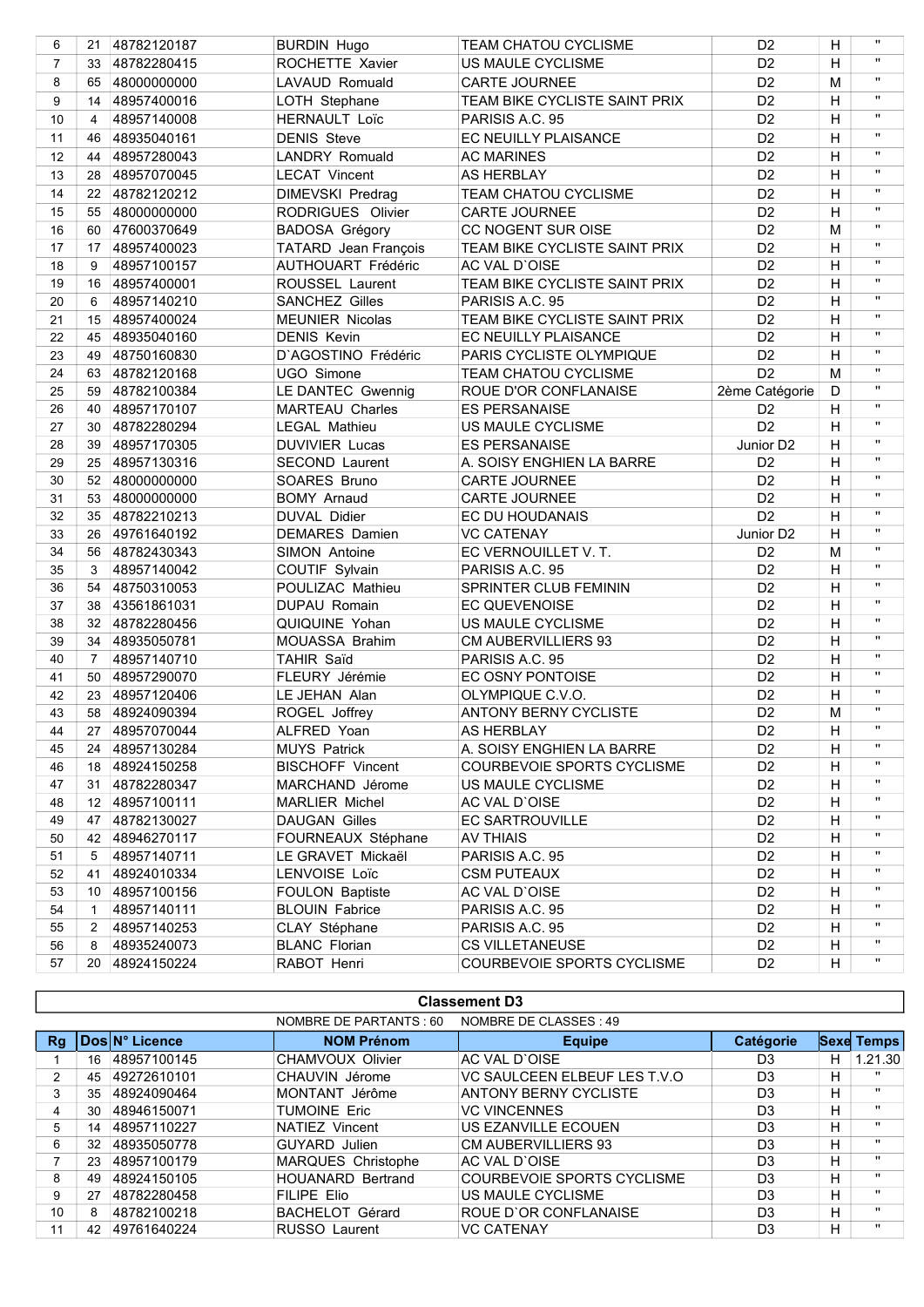| $\mathbf{u}$<br>H<br><b>GRIMAL Hervé</b><br>US EZANVILLE ECOUEN<br>D <sub>3</sub><br>11 48957110023<br>13<br>$\mathbf{u}$<br>H<br>D3<br>10 48957110180<br><b>GESLIN Cyril</b><br>US EZANVILLE ECOUEN<br>14<br>$\mathbf{u}$<br>APRUZZESE Christophe<br>$\overline{\mathsf{H}}$<br>15<br>DREUX CYCLO CLUB<br>D <sub>3</sub><br>55 44281250089<br>$\mathbf{u}$<br>$\overline{\mathsf{H}}$<br><b>BENARD Mathieu</b><br>CS ANDELYS CYCLISME<br>D <sub>3</sub><br>16<br>52 49271660056<br>$\overline{\mathsf{H}}$<br>$\mathbf{u}$<br>JEUDY Fabien<br>ARGENTEUIL VAL DE SEINE 95<br>D <sub>3</sub><br>17<br>48957080237<br>41<br>$\mathbf{u}$<br>D3<br>$\overline{\mathsf{H}}$<br>EC OSNY PONTOISE<br>18<br>25<br>48957290023<br><b>CADEI</b> Jean Pierre<br>$\mathbf{u}$<br>D <sub>3</sub><br>$\overline{\mathsf{H}}$<br>19<br>HITMI Anouar<br>AC VAL D'OISE<br>22<br>48957100176<br>$\mathbf{u}$<br>DONNONS DES ELLES AU VELO - EVR 3ème Catégorie<br>POLYCARPE Noëline<br>D<br>20<br>51<br>48913500098<br>$\mathbf{H}$<br>H<br>48782430286<br>SAMYN Alban<br>EC VERNOUILLET V. T.<br>D <sub>3</sub><br>21<br>36<br>$\mathbf{u}$<br>22<br>DREUX CYCLO CLUB<br>D <sub>3</sub><br>н<br>44281250032<br>ROULOT Glenn<br>64<br>$\mathbf{H}$<br>$\overline{\mathsf{H}}$<br>23<br>D <sub>3</sub><br>48957100030<br><b>GAMAIN Olivier</b><br>AC VAL D'OISE<br>19<br>$\mathbf{u}$<br>D <sub>3</sub><br>H<br>24<br>48935190065<br><b>LEMAITRE Laurent</b><br><b>SE PAVILLONNAIS</b><br>62<br>$\mathbf{u}$<br>H<br>25<br>48957140081<br>PARISIS A.C. 95<br>D <sub>3</sub><br>PIRIOU Bruno<br>4<br>$\mathbf{u}$<br>$\overline{D3}$<br>$\overline{\mathsf{H}}$<br>26<br>48957400020<br>LOPES Carlos<br>TEAM BIKE CYCLISTE SAINT PRIX<br>24<br>$\mathbf{H}$<br>D <sub>3</sub><br>H<br>48935050794<br><b>CHAUBRON Guillaume</b><br><b>CM AUBERVILLIERS 93</b><br>27<br>31<br>$\overline{\mathsf{H}}$<br>$\mathbf{H}$<br>D <sub>3</sub><br>48957110166<br><b>LAMIDE Pascal</b><br>US EZANVILLE ECOUEN<br>28<br>13<br>$\mathbf{u}$<br>D <sub>3</sub><br>D<br>48935050801<br><b>CATHERINE Michel</b><br><b>CM AUBERVILLIERS 95</b><br>29<br>61<br>$\mathbf{H}$<br>D <sub>3</sub><br>Η<br>30<br>48924010413<br><b>LHUISSIER Gilbert</b><br><b>CSM PUTEAUX</b><br>44<br>$\overline{\mathbf{u}}$<br>D3<br>$\overline{\mathsf{H}}$<br>31<br>48957100181<br><b>GERARDIN Benjamin</b><br>AC VAL D'OISE<br>20<br>$\mathbf{u}$<br>D3<br>$\overline{\mathsf{H}}$<br>32<br>FERAL Arnaud<br>AC VAL D'OISE<br>17<br>48957100159<br>$\mathbf{H}$<br>D <sub>3</sub><br>H<br>33<br>UHL Jérôme<br><b>VCA DU BOURGET</b><br>65<br>48935100165<br>$\mathbf{u}$<br>34<br>D <sub>3</sub><br>H<br>48957100131<br><b>FONTANET Harold</b><br>AC VAL D'OISE<br>18<br>$\mathbf{u}$<br>D <sub>3</sub><br>H<br>35<br>48957130019<br>CANU Nicolas<br>A. SOISY ENGHIEN LA BARRE<br>5<br>$\mathbf{H}$<br>PASQUIER Olivier<br>D <sub>3</sub><br>H<br>48935050783<br><b>CM AUBERVILLIERS 93</b><br>36<br>33<br>$\overline{\mathbf{u}}$<br>D <sub>3</sub><br>H<br>37<br>48935130192<br><b>GAULTIER Laurent</b><br><b>USM GAGNY</b><br>43<br>$\mathbf{u}$<br>38<br>D <sub>3</sub><br>Η<br>48935040095<br>DESESQUELLE William<br>EC NEUILLY PLAISANCE<br>54<br>$\mathbf{H}$<br>D <sub>3</sub><br>H<br>39<br>48924030103<br><b>MATHE Bruno</b><br>58<br>RUEIL A.C.<br>$\mathbf{u}$<br>D <sub>3</sub><br>H<br>40<br>48957110014<br><b>BENNOIN Luc</b><br>US EZANVILLE ECOUEN<br>9<br>$\mathbf{u}$<br><b>CHARTIER Nicolas</b><br><b>ES PERSANAISE</b><br>D <sub>3</sub><br>H<br>41<br>48957170258<br>40<br>$\mathbf{H}$<br>$\overline{D3}$<br>$\overline{\mathsf{H}}$<br>42<br>LE FOLL Didier<br>EC OSNY PONTOISE<br>48957290047<br>26<br>$\mathbf{H}$<br>$\overline{D3}$<br><b>GRAVELOIS Michel</b><br>US MAULE CYCLISME<br>43<br>48782280358<br>66<br>$\mathbf{H}$<br>D <sub>3</sub><br>44<br>48750160883<br><b>ULCE</b> Jean Louis<br>PARIS CYCLISTE OLYMPIQUE<br>H<br>48<br>H<br>$\mathbf{u}$<br>D <sub>3</sub><br>45<br>60 48000000000<br>PRUDHOMME Mathieu<br><b>CARTE JOURNEE</b><br>$\overline{\mathsf{H}}$<br>$\mathbf{H}$<br>D <sub>3</sub><br>46<br>DUMOULIN Jérémy<br>48957140672<br>PARISIS A.C. 95<br>$\mathbf{1}$<br>$\mathbf{u}$<br>D3<br>POLYCARPE Enora<br>DONNONS DES ELLES AU VELO - EVR<br>D<br>47<br>48913500115<br>50<br>$\mathbf{u}$<br>48957170125<br><b>ALLOT Clarisse</b><br><b>ES PERSANAISE</b><br>Junior D <sub>2</sub><br>48<br>D<br>39<br>$\mathbf{u}$<br>$\overline{H}$<br>49<br>49271150156<br><b>BONNET Alain</b><br>E.GISORSIENNE<br>D <sub>3</sub><br>37 | 12 | 56 | 44281250017 | LE HEN Bruno | DREUX CYCLO CLUB | D <sub>3</sub> | H | $\mathbf{u}$ |
|----------------------------------------------------------------------------------------------------------------------------------------------------------------------------------------------------------------------------------------------------------------------------------------------------------------------------------------------------------------------------------------------------------------------------------------------------------------------------------------------------------------------------------------------------------------------------------------------------------------------------------------------------------------------------------------------------------------------------------------------------------------------------------------------------------------------------------------------------------------------------------------------------------------------------------------------------------------------------------------------------------------------------------------------------------------------------------------------------------------------------------------------------------------------------------------------------------------------------------------------------------------------------------------------------------------------------------------------------------------------------------------------------------------------------------------------------------------------------------------------------------------------------------------------------------------------------------------------------------------------------------------------------------------------------------------------------------------------------------------------------------------------------------------------------------------------------------------------------------------------------------------------------------------------------------------------------------------------------------------------------------------------------------------------------------------------------------------------------------------------------------------------------------------------------------------------------------------------------------------------------------------------------------------------------------------------------------------------------------------------------------------------------------------------------------------------------------------------------------------------------------------------------------------------------------------------------------------------------------------------------------------------------------------------------------------------------------------------------------------------------------------------------------------------------------------------------------------------------------------------------------------------------------------------------------------------------------------------------------------------------------------------------------------------------------------------------------------------------------------------------------------------------------------------------------------------------------------------------------------------------------------------------------------------------------------------------------------------------------------------------------------------------------------------------------------------------------------------------------------------------------------------------------------------------------------------------------------------------------------------------------------------------------------------------------------------------------------------------------------------------------------------------------------------------------------------------------------------------------------------------------------------------------------------------------------------------------------------------------------------------------------------------------------------------------------------------------------------------------------------------------------------------------------------------------------------------------------------------------------------------------------------------------------------------------------------------------------------------------------------------------------------------------------------------------------------------------------------------------------------------------------------------------|----|----|-------------|--------------|------------------|----------------|---|--------------|
|                                                                                                                                                                                                                                                                                                                                                                                                                                                                                                                                                                                                                                                                                                                                                                                                                                                                                                                                                                                                                                                                                                                                                                                                                                                                                                                                                                                                                                                                                                                                                                                                                                                                                                                                                                                                                                                                                                                                                                                                                                                                                                                                                                                                                                                                                                                                                                                                                                                                                                                                                                                                                                                                                                                                                                                                                                                                                                                                                                                                                                                                                                                                                                                                                                                                                                                                                                                                                                                                                                                                                                                                                                                                                                                                                                                                                                                                                                                                                                                                                                                                                                                                                                                                                                                                                                                                                                                                                                                                                                                                  |    |    |             |              |                  |                |   |              |
|                                                                                                                                                                                                                                                                                                                                                                                                                                                                                                                                                                                                                                                                                                                                                                                                                                                                                                                                                                                                                                                                                                                                                                                                                                                                                                                                                                                                                                                                                                                                                                                                                                                                                                                                                                                                                                                                                                                                                                                                                                                                                                                                                                                                                                                                                                                                                                                                                                                                                                                                                                                                                                                                                                                                                                                                                                                                                                                                                                                                                                                                                                                                                                                                                                                                                                                                                                                                                                                                                                                                                                                                                                                                                                                                                                                                                                                                                                                                                                                                                                                                                                                                                                                                                                                                                                                                                                                                                                                                                                                                  |    |    |             |              |                  |                |   |              |
|                                                                                                                                                                                                                                                                                                                                                                                                                                                                                                                                                                                                                                                                                                                                                                                                                                                                                                                                                                                                                                                                                                                                                                                                                                                                                                                                                                                                                                                                                                                                                                                                                                                                                                                                                                                                                                                                                                                                                                                                                                                                                                                                                                                                                                                                                                                                                                                                                                                                                                                                                                                                                                                                                                                                                                                                                                                                                                                                                                                                                                                                                                                                                                                                                                                                                                                                                                                                                                                                                                                                                                                                                                                                                                                                                                                                                                                                                                                                                                                                                                                                                                                                                                                                                                                                                                                                                                                                                                                                                                                                  |    |    |             |              |                  |                |   |              |
|                                                                                                                                                                                                                                                                                                                                                                                                                                                                                                                                                                                                                                                                                                                                                                                                                                                                                                                                                                                                                                                                                                                                                                                                                                                                                                                                                                                                                                                                                                                                                                                                                                                                                                                                                                                                                                                                                                                                                                                                                                                                                                                                                                                                                                                                                                                                                                                                                                                                                                                                                                                                                                                                                                                                                                                                                                                                                                                                                                                                                                                                                                                                                                                                                                                                                                                                                                                                                                                                                                                                                                                                                                                                                                                                                                                                                                                                                                                                                                                                                                                                                                                                                                                                                                                                                                                                                                                                                                                                                                                                  |    |    |             |              |                  |                |   |              |
|                                                                                                                                                                                                                                                                                                                                                                                                                                                                                                                                                                                                                                                                                                                                                                                                                                                                                                                                                                                                                                                                                                                                                                                                                                                                                                                                                                                                                                                                                                                                                                                                                                                                                                                                                                                                                                                                                                                                                                                                                                                                                                                                                                                                                                                                                                                                                                                                                                                                                                                                                                                                                                                                                                                                                                                                                                                                                                                                                                                                                                                                                                                                                                                                                                                                                                                                                                                                                                                                                                                                                                                                                                                                                                                                                                                                                                                                                                                                                                                                                                                                                                                                                                                                                                                                                                                                                                                                                                                                                                                                  |    |    |             |              |                  |                |   |              |
|                                                                                                                                                                                                                                                                                                                                                                                                                                                                                                                                                                                                                                                                                                                                                                                                                                                                                                                                                                                                                                                                                                                                                                                                                                                                                                                                                                                                                                                                                                                                                                                                                                                                                                                                                                                                                                                                                                                                                                                                                                                                                                                                                                                                                                                                                                                                                                                                                                                                                                                                                                                                                                                                                                                                                                                                                                                                                                                                                                                                                                                                                                                                                                                                                                                                                                                                                                                                                                                                                                                                                                                                                                                                                                                                                                                                                                                                                                                                                                                                                                                                                                                                                                                                                                                                                                                                                                                                                                                                                                                                  |    |    |             |              |                  |                |   |              |
|                                                                                                                                                                                                                                                                                                                                                                                                                                                                                                                                                                                                                                                                                                                                                                                                                                                                                                                                                                                                                                                                                                                                                                                                                                                                                                                                                                                                                                                                                                                                                                                                                                                                                                                                                                                                                                                                                                                                                                                                                                                                                                                                                                                                                                                                                                                                                                                                                                                                                                                                                                                                                                                                                                                                                                                                                                                                                                                                                                                                                                                                                                                                                                                                                                                                                                                                                                                                                                                                                                                                                                                                                                                                                                                                                                                                                                                                                                                                                                                                                                                                                                                                                                                                                                                                                                                                                                                                                                                                                                                                  |    |    |             |              |                  |                |   |              |
|                                                                                                                                                                                                                                                                                                                                                                                                                                                                                                                                                                                                                                                                                                                                                                                                                                                                                                                                                                                                                                                                                                                                                                                                                                                                                                                                                                                                                                                                                                                                                                                                                                                                                                                                                                                                                                                                                                                                                                                                                                                                                                                                                                                                                                                                                                                                                                                                                                                                                                                                                                                                                                                                                                                                                                                                                                                                                                                                                                                                                                                                                                                                                                                                                                                                                                                                                                                                                                                                                                                                                                                                                                                                                                                                                                                                                                                                                                                                                                                                                                                                                                                                                                                                                                                                                                                                                                                                                                                                                                                                  |    |    |             |              |                  |                |   |              |
|                                                                                                                                                                                                                                                                                                                                                                                                                                                                                                                                                                                                                                                                                                                                                                                                                                                                                                                                                                                                                                                                                                                                                                                                                                                                                                                                                                                                                                                                                                                                                                                                                                                                                                                                                                                                                                                                                                                                                                                                                                                                                                                                                                                                                                                                                                                                                                                                                                                                                                                                                                                                                                                                                                                                                                                                                                                                                                                                                                                                                                                                                                                                                                                                                                                                                                                                                                                                                                                                                                                                                                                                                                                                                                                                                                                                                                                                                                                                                                                                                                                                                                                                                                                                                                                                                                                                                                                                                                                                                                                                  |    |    |             |              |                  |                |   |              |
|                                                                                                                                                                                                                                                                                                                                                                                                                                                                                                                                                                                                                                                                                                                                                                                                                                                                                                                                                                                                                                                                                                                                                                                                                                                                                                                                                                                                                                                                                                                                                                                                                                                                                                                                                                                                                                                                                                                                                                                                                                                                                                                                                                                                                                                                                                                                                                                                                                                                                                                                                                                                                                                                                                                                                                                                                                                                                                                                                                                                                                                                                                                                                                                                                                                                                                                                                                                                                                                                                                                                                                                                                                                                                                                                                                                                                                                                                                                                                                                                                                                                                                                                                                                                                                                                                                                                                                                                                                                                                                                                  |    |    |             |              |                  |                |   |              |
|                                                                                                                                                                                                                                                                                                                                                                                                                                                                                                                                                                                                                                                                                                                                                                                                                                                                                                                                                                                                                                                                                                                                                                                                                                                                                                                                                                                                                                                                                                                                                                                                                                                                                                                                                                                                                                                                                                                                                                                                                                                                                                                                                                                                                                                                                                                                                                                                                                                                                                                                                                                                                                                                                                                                                                                                                                                                                                                                                                                                                                                                                                                                                                                                                                                                                                                                                                                                                                                                                                                                                                                                                                                                                                                                                                                                                                                                                                                                                                                                                                                                                                                                                                                                                                                                                                                                                                                                                                                                                                                                  |    |    |             |              |                  |                |   |              |
|                                                                                                                                                                                                                                                                                                                                                                                                                                                                                                                                                                                                                                                                                                                                                                                                                                                                                                                                                                                                                                                                                                                                                                                                                                                                                                                                                                                                                                                                                                                                                                                                                                                                                                                                                                                                                                                                                                                                                                                                                                                                                                                                                                                                                                                                                                                                                                                                                                                                                                                                                                                                                                                                                                                                                                                                                                                                                                                                                                                                                                                                                                                                                                                                                                                                                                                                                                                                                                                                                                                                                                                                                                                                                                                                                                                                                                                                                                                                                                                                                                                                                                                                                                                                                                                                                                                                                                                                                                                                                                                                  |    |    |             |              |                  |                |   |              |
|                                                                                                                                                                                                                                                                                                                                                                                                                                                                                                                                                                                                                                                                                                                                                                                                                                                                                                                                                                                                                                                                                                                                                                                                                                                                                                                                                                                                                                                                                                                                                                                                                                                                                                                                                                                                                                                                                                                                                                                                                                                                                                                                                                                                                                                                                                                                                                                                                                                                                                                                                                                                                                                                                                                                                                                                                                                                                                                                                                                                                                                                                                                                                                                                                                                                                                                                                                                                                                                                                                                                                                                                                                                                                                                                                                                                                                                                                                                                                                                                                                                                                                                                                                                                                                                                                                                                                                                                                                                                                                                                  |    |    |             |              |                  |                |   |              |
|                                                                                                                                                                                                                                                                                                                                                                                                                                                                                                                                                                                                                                                                                                                                                                                                                                                                                                                                                                                                                                                                                                                                                                                                                                                                                                                                                                                                                                                                                                                                                                                                                                                                                                                                                                                                                                                                                                                                                                                                                                                                                                                                                                                                                                                                                                                                                                                                                                                                                                                                                                                                                                                                                                                                                                                                                                                                                                                                                                                                                                                                                                                                                                                                                                                                                                                                                                                                                                                                                                                                                                                                                                                                                                                                                                                                                                                                                                                                                                                                                                                                                                                                                                                                                                                                                                                                                                                                                                                                                                                                  |    |    |             |              |                  |                |   |              |
|                                                                                                                                                                                                                                                                                                                                                                                                                                                                                                                                                                                                                                                                                                                                                                                                                                                                                                                                                                                                                                                                                                                                                                                                                                                                                                                                                                                                                                                                                                                                                                                                                                                                                                                                                                                                                                                                                                                                                                                                                                                                                                                                                                                                                                                                                                                                                                                                                                                                                                                                                                                                                                                                                                                                                                                                                                                                                                                                                                                                                                                                                                                                                                                                                                                                                                                                                                                                                                                                                                                                                                                                                                                                                                                                                                                                                                                                                                                                                                                                                                                                                                                                                                                                                                                                                                                                                                                                                                                                                                                                  |    |    |             |              |                  |                |   |              |
|                                                                                                                                                                                                                                                                                                                                                                                                                                                                                                                                                                                                                                                                                                                                                                                                                                                                                                                                                                                                                                                                                                                                                                                                                                                                                                                                                                                                                                                                                                                                                                                                                                                                                                                                                                                                                                                                                                                                                                                                                                                                                                                                                                                                                                                                                                                                                                                                                                                                                                                                                                                                                                                                                                                                                                                                                                                                                                                                                                                                                                                                                                                                                                                                                                                                                                                                                                                                                                                                                                                                                                                                                                                                                                                                                                                                                                                                                                                                                                                                                                                                                                                                                                                                                                                                                                                                                                                                                                                                                                                                  |    |    |             |              |                  |                |   |              |
|                                                                                                                                                                                                                                                                                                                                                                                                                                                                                                                                                                                                                                                                                                                                                                                                                                                                                                                                                                                                                                                                                                                                                                                                                                                                                                                                                                                                                                                                                                                                                                                                                                                                                                                                                                                                                                                                                                                                                                                                                                                                                                                                                                                                                                                                                                                                                                                                                                                                                                                                                                                                                                                                                                                                                                                                                                                                                                                                                                                                                                                                                                                                                                                                                                                                                                                                                                                                                                                                                                                                                                                                                                                                                                                                                                                                                                                                                                                                                                                                                                                                                                                                                                                                                                                                                                                                                                                                                                                                                                                                  |    |    |             |              |                  |                |   |              |
|                                                                                                                                                                                                                                                                                                                                                                                                                                                                                                                                                                                                                                                                                                                                                                                                                                                                                                                                                                                                                                                                                                                                                                                                                                                                                                                                                                                                                                                                                                                                                                                                                                                                                                                                                                                                                                                                                                                                                                                                                                                                                                                                                                                                                                                                                                                                                                                                                                                                                                                                                                                                                                                                                                                                                                                                                                                                                                                                                                                                                                                                                                                                                                                                                                                                                                                                                                                                                                                                                                                                                                                                                                                                                                                                                                                                                                                                                                                                                                                                                                                                                                                                                                                                                                                                                                                                                                                                                                                                                                                                  |    |    |             |              |                  |                |   |              |
|                                                                                                                                                                                                                                                                                                                                                                                                                                                                                                                                                                                                                                                                                                                                                                                                                                                                                                                                                                                                                                                                                                                                                                                                                                                                                                                                                                                                                                                                                                                                                                                                                                                                                                                                                                                                                                                                                                                                                                                                                                                                                                                                                                                                                                                                                                                                                                                                                                                                                                                                                                                                                                                                                                                                                                                                                                                                                                                                                                                                                                                                                                                                                                                                                                                                                                                                                                                                                                                                                                                                                                                                                                                                                                                                                                                                                                                                                                                                                                                                                                                                                                                                                                                                                                                                                                                                                                                                                                                                                                                                  |    |    |             |              |                  |                |   |              |
|                                                                                                                                                                                                                                                                                                                                                                                                                                                                                                                                                                                                                                                                                                                                                                                                                                                                                                                                                                                                                                                                                                                                                                                                                                                                                                                                                                                                                                                                                                                                                                                                                                                                                                                                                                                                                                                                                                                                                                                                                                                                                                                                                                                                                                                                                                                                                                                                                                                                                                                                                                                                                                                                                                                                                                                                                                                                                                                                                                                                                                                                                                                                                                                                                                                                                                                                                                                                                                                                                                                                                                                                                                                                                                                                                                                                                                                                                                                                                                                                                                                                                                                                                                                                                                                                                                                                                                                                                                                                                                                                  |    |    |             |              |                  |                |   |              |
|                                                                                                                                                                                                                                                                                                                                                                                                                                                                                                                                                                                                                                                                                                                                                                                                                                                                                                                                                                                                                                                                                                                                                                                                                                                                                                                                                                                                                                                                                                                                                                                                                                                                                                                                                                                                                                                                                                                                                                                                                                                                                                                                                                                                                                                                                                                                                                                                                                                                                                                                                                                                                                                                                                                                                                                                                                                                                                                                                                                                                                                                                                                                                                                                                                                                                                                                                                                                                                                                                                                                                                                                                                                                                                                                                                                                                                                                                                                                                                                                                                                                                                                                                                                                                                                                                                                                                                                                                                                                                                                                  |    |    |             |              |                  |                |   |              |
|                                                                                                                                                                                                                                                                                                                                                                                                                                                                                                                                                                                                                                                                                                                                                                                                                                                                                                                                                                                                                                                                                                                                                                                                                                                                                                                                                                                                                                                                                                                                                                                                                                                                                                                                                                                                                                                                                                                                                                                                                                                                                                                                                                                                                                                                                                                                                                                                                                                                                                                                                                                                                                                                                                                                                                                                                                                                                                                                                                                                                                                                                                                                                                                                                                                                                                                                                                                                                                                                                                                                                                                                                                                                                                                                                                                                                                                                                                                                                                                                                                                                                                                                                                                                                                                                                                                                                                                                                                                                                                                                  |    |    |             |              |                  |                |   |              |
|                                                                                                                                                                                                                                                                                                                                                                                                                                                                                                                                                                                                                                                                                                                                                                                                                                                                                                                                                                                                                                                                                                                                                                                                                                                                                                                                                                                                                                                                                                                                                                                                                                                                                                                                                                                                                                                                                                                                                                                                                                                                                                                                                                                                                                                                                                                                                                                                                                                                                                                                                                                                                                                                                                                                                                                                                                                                                                                                                                                                                                                                                                                                                                                                                                                                                                                                                                                                                                                                                                                                                                                                                                                                                                                                                                                                                                                                                                                                                                                                                                                                                                                                                                                                                                                                                                                                                                                                                                                                                                                                  |    |    |             |              |                  |                |   |              |
|                                                                                                                                                                                                                                                                                                                                                                                                                                                                                                                                                                                                                                                                                                                                                                                                                                                                                                                                                                                                                                                                                                                                                                                                                                                                                                                                                                                                                                                                                                                                                                                                                                                                                                                                                                                                                                                                                                                                                                                                                                                                                                                                                                                                                                                                                                                                                                                                                                                                                                                                                                                                                                                                                                                                                                                                                                                                                                                                                                                                                                                                                                                                                                                                                                                                                                                                                                                                                                                                                                                                                                                                                                                                                                                                                                                                                                                                                                                                                                                                                                                                                                                                                                                                                                                                                                                                                                                                                                                                                                                                  |    |    |             |              |                  |                |   |              |
|                                                                                                                                                                                                                                                                                                                                                                                                                                                                                                                                                                                                                                                                                                                                                                                                                                                                                                                                                                                                                                                                                                                                                                                                                                                                                                                                                                                                                                                                                                                                                                                                                                                                                                                                                                                                                                                                                                                                                                                                                                                                                                                                                                                                                                                                                                                                                                                                                                                                                                                                                                                                                                                                                                                                                                                                                                                                                                                                                                                                                                                                                                                                                                                                                                                                                                                                                                                                                                                                                                                                                                                                                                                                                                                                                                                                                                                                                                                                                                                                                                                                                                                                                                                                                                                                                                                                                                                                                                                                                                                                  |    |    |             |              |                  |                |   |              |
|                                                                                                                                                                                                                                                                                                                                                                                                                                                                                                                                                                                                                                                                                                                                                                                                                                                                                                                                                                                                                                                                                                                                                                                                                                                                                                                                                                                                                                                                                                                                                                                                                                                                                                                                                                                                                                                                                                                                                                                                                                                                                                                                                                                                                                                                                                                                                                                                                                                                                                                                                                                                                                                                                                                                                                                                                                                                                                                                                                                                                                                                                                                                                                                                                                                                                                                                                                                                                                                                                                                                                                                                                                                                                                                                                                                                                                                                                                                                                                                                                                                                                                                                                                                                                                                                                                                                                                                                                                                                                                                                  |    |    |             |              |                  |                |   |              |
|                                                                                                                                                                                                                                                                                                                                                                                                                                                                                                                                                                                                                                                                                                                                                                                                                                                                                                                                                                                                                                                                                                                                                                                                                                                                                                                                                                                                                                                                                                                                                                                                                                                                                                                                                                                                                                                                                                                                                                                                                                                                                                                                                                                                                                                                                                                                                                                                                                                                                                                                                                                                                                                                                                                                                                                                                                                                                                                                                                                                                                                                                                                                                                                                                                                                                                                                                                                                                                                                                                                                                                                                                                                                                                                                                                                                                                                                                                                                                                                                                                                                                                                                                                                                                                                                                                                                                                                                                                                                                                                                  |    |    |             |              |                  |                |   |              |
|                                                                                                                                                                                                                                                                                                                                                                                                                                                                                                                                                                                                                                                                                                                                                                                                                                                                                                                                                                                                                                                                                                                                                                                                                                                                                                                                                                                                                                                                                                                                                                                                                                                                                                                                                                                                                                                                                                                                                                                                                                                                                                                                                                                                                                                                                                                                                                                                                                                                                                                                                                                                                                                                                                                                                                                                                                                                                                                                                                                                                                                                                                                                                                                                                                                                                                                                                                                                                                                                                                                                                                                                                                                                                                                                                                                                                                                                                                                                                                                                                                                                                                                                                                                                                                                                                                                                                                                                                                                                                                                                  |    |    |             |              |                  |                |   |              |
|                                                                                                                                                                                                                                                                                                                                                                                                                                                                                                                                                                                                                                                                                                                                                                                                                                                                                                                                                                                                                                                                                                                                                                                                                                                                                                                                                                                                                                                                                                                                                                                                                                                                                                                                                                                                                                                                                                                                                                                                                                                                                                                                                                                                                                                                                                                                                                                                                                                                                                                                                                                                                                                                                                                                                                                                                                                                                                                                                                                                                                                                                                                                                                                                                                                                                                                                                                                                                                                                                                                                                                                                                                                                                                                                                                                                                                                                                                                                                                                                                                                                                                                                                                                                                                                                                                                                                                                                                                                                                                                                  |    |    |             |              |                  |                |   |              |
|                                                                                                                                                                                                                                                                                                                                                                                                                                                                                                                                                                                                                                                                                                                                                                                                                                                                                                                                                                                                                                                                                                                                                                                                                                                                                                                                                                                                                                                                                                                                                                                                                                                                                                                                                                                                                                                                                                                                                                                                                                                                                                                                                                                                                                                                                                                                                                                                                                                                                                                                                                                                                                                                                                                                                                                                                                                                                                                                                                                                                                                                                                                                                                                                                                                                                                                                                                                                                                                                                                                                                                                                                                                                                                                                                                                                                                                                                                                                                                                                                                                                                                                                                                                                                                                                                                                                                                                                                                                                                                                                  |    |    |             |              |                  |                |   |              |
|                                                                                                                                                                                                                                                                                                                                                                                                                                                                                                                                                                                                                                                                                                                                                                                                                                                                                                                                                                                                                                                                                                                                                                                                                                                                                                                                                                                                                                                                                                                                                                                                                                                                                                                                                                                                                                                                                                                                                                                                                                                                                                                                                                                                                                                                                                                                                                                                                                                                                                                                                                                                                                                                                                                                                                                                                                                                                                                                                                                                                                                                                                                                                                                                                                                                                                                                                                                                                                                                                                                                                                                                                                                                                                                                                                                                                                                                                                                                                                                                                                                                                                                                                                                                                                                                                                                                                                                                                                                                                                                                  |    |    |             |              |                  |                |   |              |
|                                                                                                                                                                                                                                                                                                                                                                                                                                                                                                                                                                                                                                                                                                                                                                                                                                                                                                                                                                                                                                                                                                                                                                                                                                                                                                                                                                                                                                                                                                                                                                                                                                                                                                                                                                                                                                                                                                                                                                                                                                                                                                                                                                                                                                                                                                                                                                                                                                                                                                                                                                                                                                                                                                                                                                                                                                                                                                                                                                                                                                                                                                                                                                                                                                                                                                                                                                                                                                                                                                                                                                                                                                                                                                                                                                                                                                                                                                                                                                                                                                                                                                                                                                                                                                                                                                                                                                                                                                                                                                                                  |    |    |             |              |                  |                |   |              |
|                                                                                                                                                                                                                                                                                                                                                                                                                                                                                                                                                                                                                                                                                                                                                                                                                                                                                                                                                                                                                                                                                                                                                                                                                                                                                                                                                                                                                                                                                                                                                                                                                                                                                                                                                                                                                                                                                                                                                                                                                                                                                                                                                                                                                                                                                                                                                                                                                                                                                                                                                                                                                                                                                                                                                                                                                                                                                                                                                                                                                                                                                                                                                                                                                                                                                                                                                                                                                                                                                                                                                                                                                                                                                                                                                                                                                                                                                                                                                                                                                                                                                                                                                                                                                                                                                                                                                                                                                                                                                                                                  |    |    |             |              |                  |                |   |              |
|                                                                                                                                                                                                                                                                                                                                                                                                                                                                                                                                                                                                                                                                                                                                                                                                                                                                                                                                                                                                                                                                                                                                                                                                                                                                                                                                                                                                                                                                                                                                                                                                                                                                                                                                                                                                                                                                                                                                                                                                                                                                                                                                                                                                                                                                                                                                                                                                                                                                                                                                                                                                                                                                                                                                                                                                                                                                                                                                                                                                                                                                                                                                                                                                                                                                                                                                                                                                                                                                                                                                                                                                                                                                                                                                                                                                                                                                                                                                                                                                                                                                                                                                                                                                                                                                                                                                                                                                                                                                                                                                  |    |    |             |              |                  |                |   |              |
|                                                                                                                                                                                                                                                                                                                                                                                                                                                                                                                                                                                                                                                                                                                                                                                                                                                                                                                                                                                                                                                                                                                                                                                                                                                                                                                                                                                                                                                                                                                                                                                                                                                                                                                                                                                                                                                                                                                                                                                                                                                                                                                                                                                                                                                                                                                                                                                                                                                                                                                                                                                                                                                                                                                                                                                                                                                                                                                                                                                                                                                                                                                                                                                                                                                                                                                                                                                                                                                                                                                                                                                                                                                                                                                                                                                                                                                                                                                                                                                                                                                                                                                                                                                                                                                                                                                                                                                                                                                                                                                                  |    |    |             |              |                  |                |   |              |
|                                                                                                                                                                                                                                                                                                                                                                                                                                                                                                                                                                                                                                                                                                                                                                                                                                                                                                                                                                                                                                                                                                                                                                                                                                                                                                                                                                                                                                                                                                                                                                                                                                                                                                                                                                                                                                                                                                                                                                                                                                                                                                                                                                                                                                                                                                                                                                                                                                                                                                                                                                                                                                                                                                                                                                                                                                                                                                                                                                                                                                                                                                                                                                                                                                                                                                                                                                                                                                                                                                                                                                                                                                                                                                                                                                                                                                                                                                                                                                                                                                                                                                                                                                                                                                                                                                                                                                                                                                                                                                                                  |    |    |             |              |                  |                |   |              |
|                                                                                                                                                                                                                                                                                                                                                                                                                                                                                                                                                                                                                                                                                                                                                                                                                                                                                                                                                                                                                                                                                                                                                                                                                                                                                                                                                                                                                                                                                                                                                                                                                                                                                                                                                                                                                                                                                                                                                                                                                                                                                                                                                                                                                                                                                                                                                                                                                                                                                                                                                                                                                                                                                                                                                                                                                                                                                                                                                                                                                                                                                                                                                                                                                                                                                                                                                                                                                                                                                                                                                                                                                                                                                                                                                                                                                                                                                                                                                                                                                                                                                                                                                                                                                                                                                                                                                                                                                                                                                                                                  |    |    |             |              |                  |                |   |              |

|                |    |                |                               | <b>Classement D4</b>              |                |                |                    |
|----------------|----|----------------|-------------------------------|-----------------------------------|----------------|----------------|--------------------|
|                |    |                | <b>NOMBRE DE PARTANTS: 61</b> | NOMBRE DE CLASSES: 56             |                |                |                    |
| Rg             |    | Dos N° Licence | <b>NOM Prénom</b>             | <b>Equipe</b>                     | Catégorie      |                | <b>Sexe Temps</b>  |
| 1              | 61 | 47600220061    | MACHERY Raphael               | <b>CC FORMERIE</b>                | D <sub>4</sub> | H              | 1.08.22            |
| $\overline{2}$ | 48 | 48935190047    | VAN VETTEREN Thierry          | <b>SE PAVILLONNAIS</b>            | D <sub>4</sub> | $\overline{H}$ | $\mathbf{u}$       |
| 3              | 42 | 47602160242    | FRUIT Stéphane                | <b>COMPIEGNE SPORTS CYCLISTES</b> | D <sub>4</sub> | H              | $\mathbf{u}$       |
| 4              | 32 | 48935050792    | <b>BENAINOUS</b> Jean Yann    | <b>CM AUBERVILLIERS 93</b>        | D <sub>4</sub> | H              | $\mathbf{H}$       |
| 5              | 56 | 4893504087     | <b>THEURET Marc</b>           | <b>EC NEUILLY PLAISANCE</b>       | D <sub>4</sub> | H              | $\mathbf{H}$       |
| 6              | 15 | 47600220002    | <b>DURAND Jacky</b>           | <b>CC FORMERIE</b>                | D <sub>4</sub> | H              | $\mathbf{H}$       |
| $\overline{7}$ | 24 | 48957400022    | CASTEL Jacques                | TEAM BIKE CYCLISTE SAINT PRIX     | D <sub>4</sub> | H              | $\mathbf{H}$       |
| 8              | 50 | 49275320008    | NIGAUD Bertrand               | VELO CLUB DE CAER NORMANVILLE     | D <sub>4</sub> | H              | $\mathbf{H}$       |
| 9              | 43 | 49765250019    | <b>COUSIN David</b>           | <b>CYCLO CLUB HAUTOT SUR MER</b>  | D <sub>4</sub> | H              | $\mathbf{H}$       |
| 10             | 46 | 48782130058    | <b>COUILLEAUX Yannick</b>     | <b>EC SARTROUVILLE</b>            | D <sub>4</sub> | H              | $\mathbf{H}$       |
| 11             | 38 | 49270140149    | DA COSTA Hilario              | <b>VC VERNON</b>                  | D <sub>4</sub> | H              | $\mathbf{H}$       |
| 12             | 37 | 48957280035    | <b>LESUR</b> Jean Luc         | <b>AC MARINES</b>                 | D <sub>4</sub> | H              | $\pmb{\mathsf{H}}$ |
| 13             | 30 | 48782280205    | <b>JOHAN Patrick</b>          | US MAULE CYCLISME                 | D <sub>4</sub> | H              | $\mathbf{H}$       |
| 14             | 57 | 48000000000    | LIORET Alain                  | CARTE JOURNEE                     | D <sub>4</sub> | H              | $\mathbf{H}$       |
| 15             | 52 | 48000000000    | <b>GOFFIN Serge</b>           | CARTE JOURNEE                     | D <sub>4</sub> | H              | $\mathbf{H}$       |
| 16             | 40 | 48935040158    | <b>NOURRY Laurent</b>         | <b>EC NEUILLY PLAISANCE</b>       | D <sub>4</sub> | H              | $\pmb{\mathsf{H}}$ |
| 17             | 55 | 48758000195    | <b>GRIPPAI Pascal</b>         | <b>INDIVUDUEL</b>                 | D <sub>4</sub> | H              | $\mathbf{H}$       |
| 18             | 19 | 48957130305    | <b>BLAZUTTI Dominique</b>     | A. SOISY ENGHIEN LA BARRE         | D <sub>4</sub> | H              | $\mathbf{u}$       |
| 19             | 4  | 48957140138    | <b>HERISSON</b> Jean Marie    | PARISIS A.C. 95                   | D <sub>4</sub> | H              | $\mathbf{u}$       |
| 20             | 58 | 48000000000    | <b>AUGUSTE Dominique</b>      | <b>CARTE JOURNEE</b>              | D <sub>4</sub> | H              | $\mathbf{H}$       |
| 21             | 25 | 48957400017    | <b>LOUVEL Gilles</b>          | TEAM BIKE CYCLISTE SAINT PRIX     | D <sub>4</sub> | H              | $\mathbf{H}$       |
| 22             | 12 | 48957110135    | <b>HUBERT René</b>            | US EZANVILLE ECOUEN               | D <sub>4</sub> | H              | $\mathbf{H}$       |
| 23             | 6  | 48924150030    | GOAPPER René                  | <b>COURBEVOIE SPORTS CYCLISME</b> | D <sub>4</sub> | $\overline{H}$ | $\mathbf{H}$       |
| 24             | 13 | 48957110191    | LABBE Marc                    | US EZANVILLE ECOUEN               | D <sub>4</sub> | H              | $\mathbf{H}$       |
| 25             | 51 | 48924030110    | JEZEQUEL Bernard              | RUEIL A.C.                        | D <sub>4</sub> | Н              | $\mathbf{H}$       |
| 26             | 54 | 48946281387    | MARCEL Cyrani                 | T.T. CONCEPT                      | D <sub>4</sub> | H              | $\mathbf{H}$       |
| 27             | 49 | 49275320010    | <b>MERER Thierry</b>          | VELO CLUB DE CAER NORMANVILLE     | D <sub>4</sub> | H              | $\mathbf{H}$       |
| 28             | 41 | 50870010068    | <b>BACLE</b> Jean Luc         | ASS.CYCL. LIMOGES BUSSIERE POIT   | D <sub>4</sub> | H              | $\mathbf{u}$       |
| 29             | 33 | 48935050800    | <b>BONFILS Antoine</b>        | <b>CM AUBERVILLIERS 93</b>        | D <sub>4</sub> | H              | $\mathbf{H}$       |